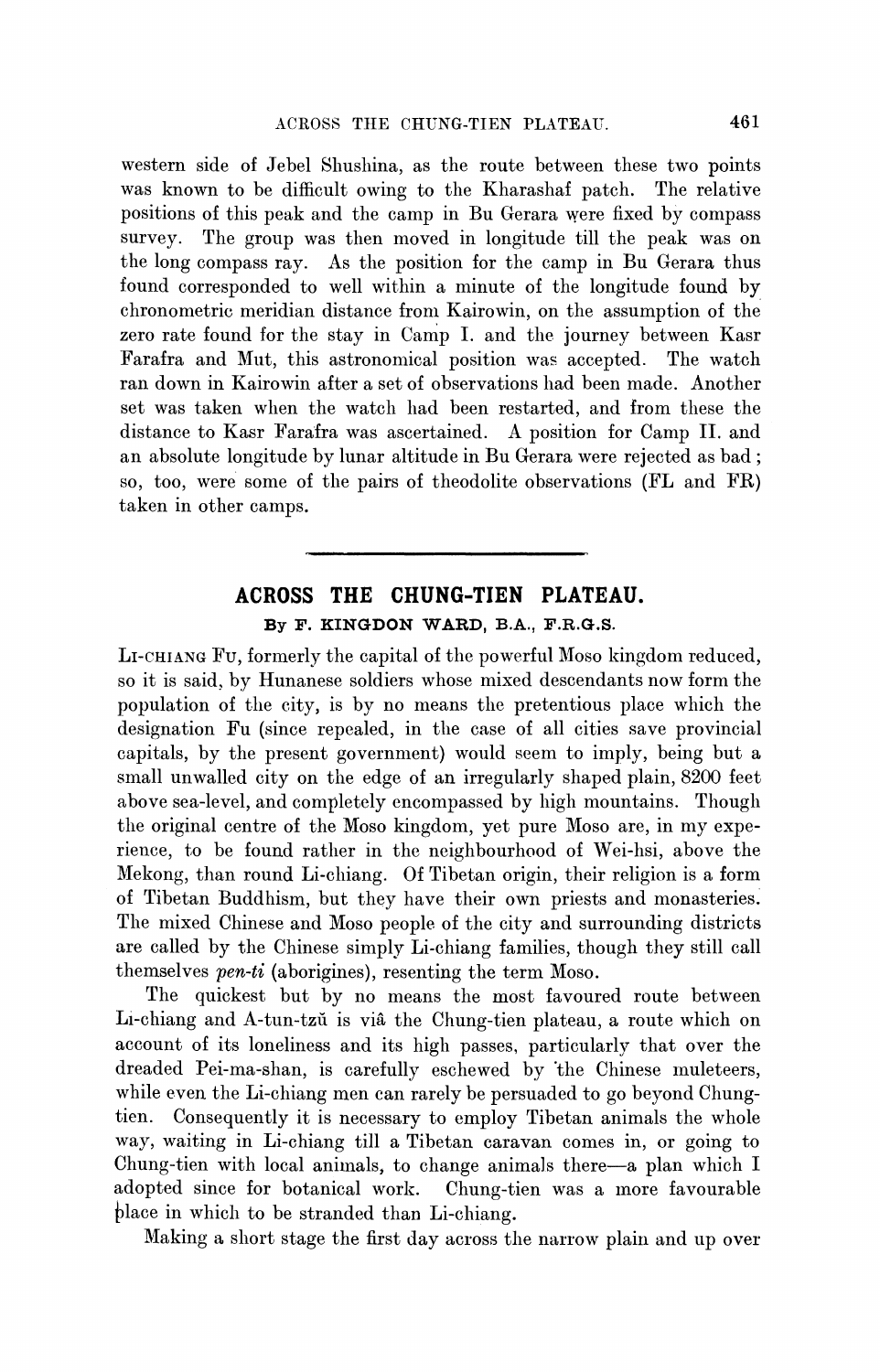the shoulder of the Li-chiang snowy range, we reached the charming little flat of Kan-hai-tzu ("dry lake"), and to the hiss and rattle of a sudden furious squall of rain, pitched camp. The flat, which is surrounded by wooded hills presenting in spring a beautiful mingling of green, yellow, and red leaves unfurling, of gloomy changeless conifers, and of rhododendrons in blossom, and overshadowed to the north-east by the great pile of the Li-chiang range, is completely under water in summer, though at this season the streams from the marshy ground, converging into a deep muddy pit the sides of which clearly display a dozen successive water-levels, find a way out under the limestone rocks. Being far too narrow to drain off the water as fast as it pours into the lake during the rains, however, the exit is doubtless soon choked with silt and rendered useless.

Next day we crossed a low pass and descended to tho drier pine-clad slopes of the Yang-tze. Far below rolled the great river just setting out on its long north loop, its yellow water gleaming in the sunshine, its narrow valley bristling with tiny villages and fields of wheat, peas, beans, and not a little of the banished opium. The people are mostly Li-chiang families living in substantial houses of mud and timber, with tiled roofs.

The ferry-boat is a fine big scow, and took our fifteen mules with their loads and about a dozen persons across in one journey. The water was turbid with mud brought down by the melting snow, and the river had no claim now to the name *Fleuve Bleu*, which the French have given it on account of its glorious colour in winter. Though there was a fair current running, not the slightest rapid was visible for as far as we could follow the river with the eye, but a few miles below the ferry, where we turned off to follow up the Chung-chiang, the Yang-tze swings round a corner and suddenly entering a gloomy gorge by a portal not unworthy of the great Bellows Gorge in the famous reaches of Hupeh, bursts its way right through the Li-chiang range, which further west has apparently barred its passage.

On the fourth day we crossed the Chung torrent at Chao-chiao-to, and continued up the narrow valley, generally at some height above the river. It seemed impossible that any fish could make its way up such a roaring cataract, yet here were men scrambling along the edge of the river, casting with long'bamboo rod into the whirling foam, and in the evening they brought two fish into camp, fine fellows, brown and speckled like trout, which indeed they resembled, the largest weighing six or seven pounds. It was good eating.

After a night of rain a clear day followed, and the snow-peaks of the Li-chiang range were often visible at the heads of the valleys to the east. Leaving the main river, which for some miles thunders through an impassable ravine, we ascended through magnificent conifer forest, many of the trees attaining upwards of 100 feet in height, and crossing a pass, 10,600 feet above sea-level, descended to a couple of Liso huts and pitched our fifth camp. It was a splendid night, though cold, the stars blazing like diamonds, and here I took my third observation for latitude. All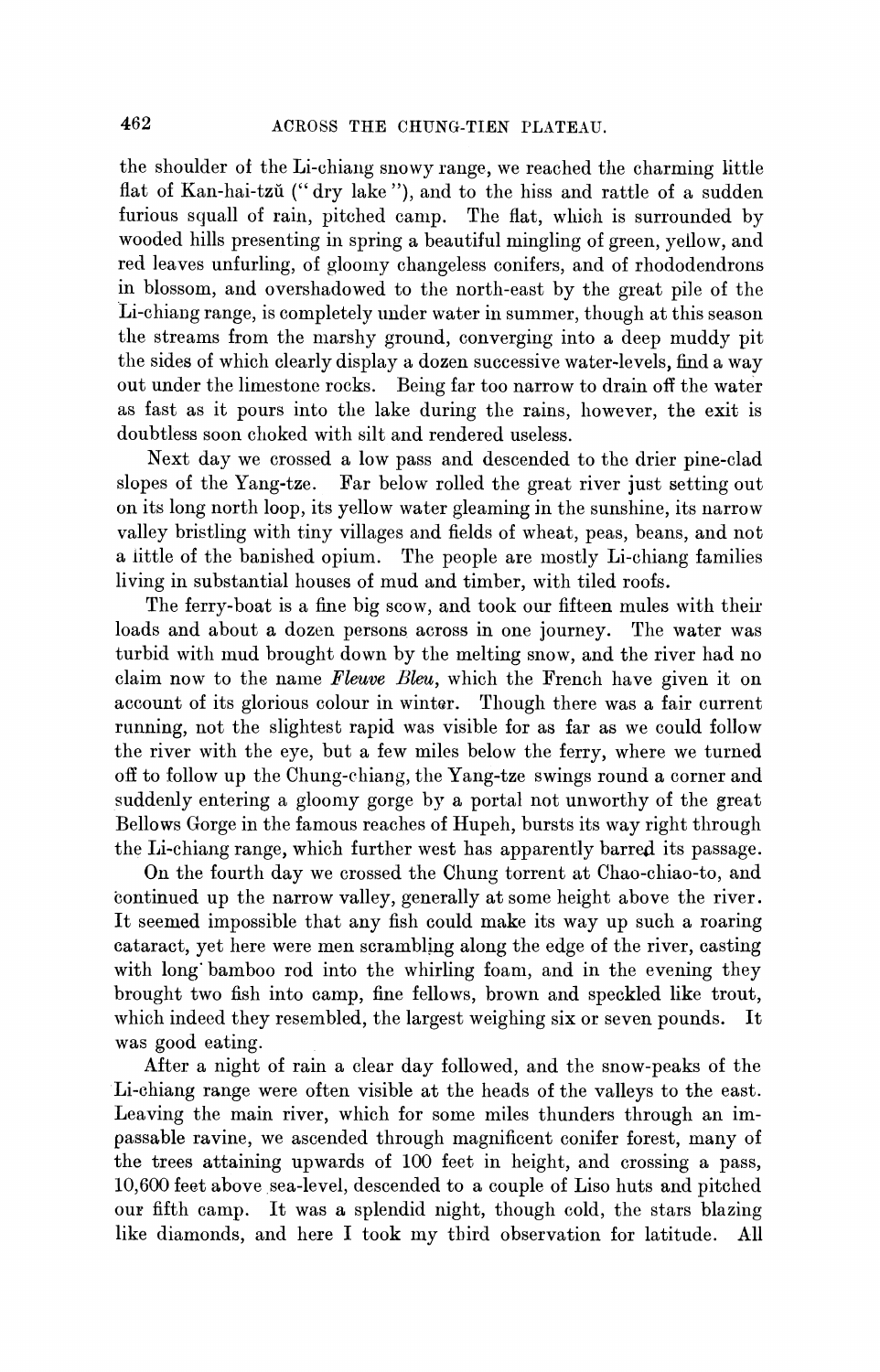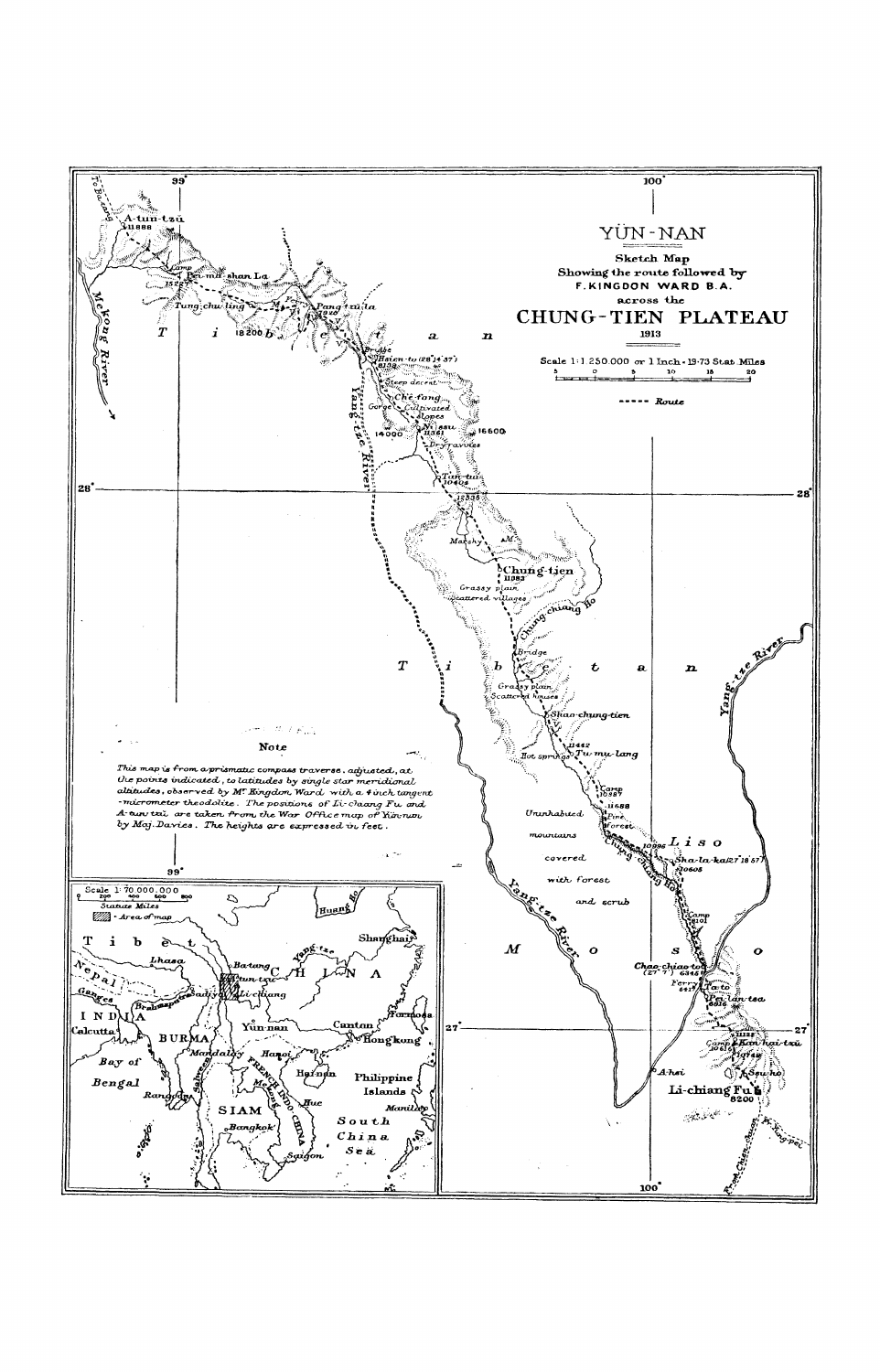this forest-clad country is very sparsely populated, and after leaving Chaochiao-to, we had passed none but scattered huts.

Next day, climbing a high spur, we presently emerged on to a ridge far above the Chung river, and continued so all day through pine forests and over plateau country ablaze with pink rhododendron, finally pitching camp in an open marshy meadow at an altitude of nearly  $11,000$  feet. To the west, the mountains, still covered with snow, though of no considerable altitude just here, are said to be uninhabited right away to the Yang-tze, and all round us the pine forests and scrub-covered hills were as forlorn and deserted as can well be imagined.

At noon next day we set out again, crossed a low pass, and descended abruptly from the wooded country to a broad grassy valley; it required no second glance to convince one that these big square houses dotting the green turf, these scaffoldings, these tall poles with narrow tattered flags fluttering from them, and these herds of shaggy yak belonged to none other than Tibetans. We had entered the grazing country, with all those glaring contrasts which such a fundamental change of livelihood implies.

For the remainder of the day, and all next day, we traversed one narrow plain after another. The river, now flowing swiftly but quietly between high sheer banks of sand and gravel, has in the course of its meandering left higher terraces to the east, and the tributaries from this side having cut across them and at the same time left terraces of their own, the valley presents a curious spectacle, in places reminding one somewhat of the Bournemouth chines, in other places of the artificial dykes seen in the Fens. Scattered along the valley are substantial houses, rarely more than a dozen together, usually only three or four; they are not flat roofed, but built with gable ends and roofed with shingles kept down by stones. There is some cultivation, but for the most part the ground is too marshy, and is given over entirely to grazing. Here and there the valley, which averages a mile and a half or more in breadth, is constricted by a spur jutting out from the main eastern range, crossed by a low pass.

Towards dusk on the evening of the eighth day (we had made very short stages, and the last mules had added an extra day's journey) we reached the village of Chung-tien, nestling against a low range of hills which here divides the valley. I was now glad to enter the big dark kitchen of the inn and warm myself by the crackling fire, the leaping flames of which, curling round an immense iron pot in the centre, afforded the only illumination, and indistinctly lighted up the central pillar (a pine trunk round which I could not nearly clasp my arms), the heavy smoke-grimed beams above, the clean family altar with its rows of shining brass cups, and the painted walls fading away into the gloom beyond. I had not been in the room half an hour before an officer in uniform, followed by two soldiers, one of whom swung a lantern a yard high, entered, and accosting me with scant ceremony, spoke thus :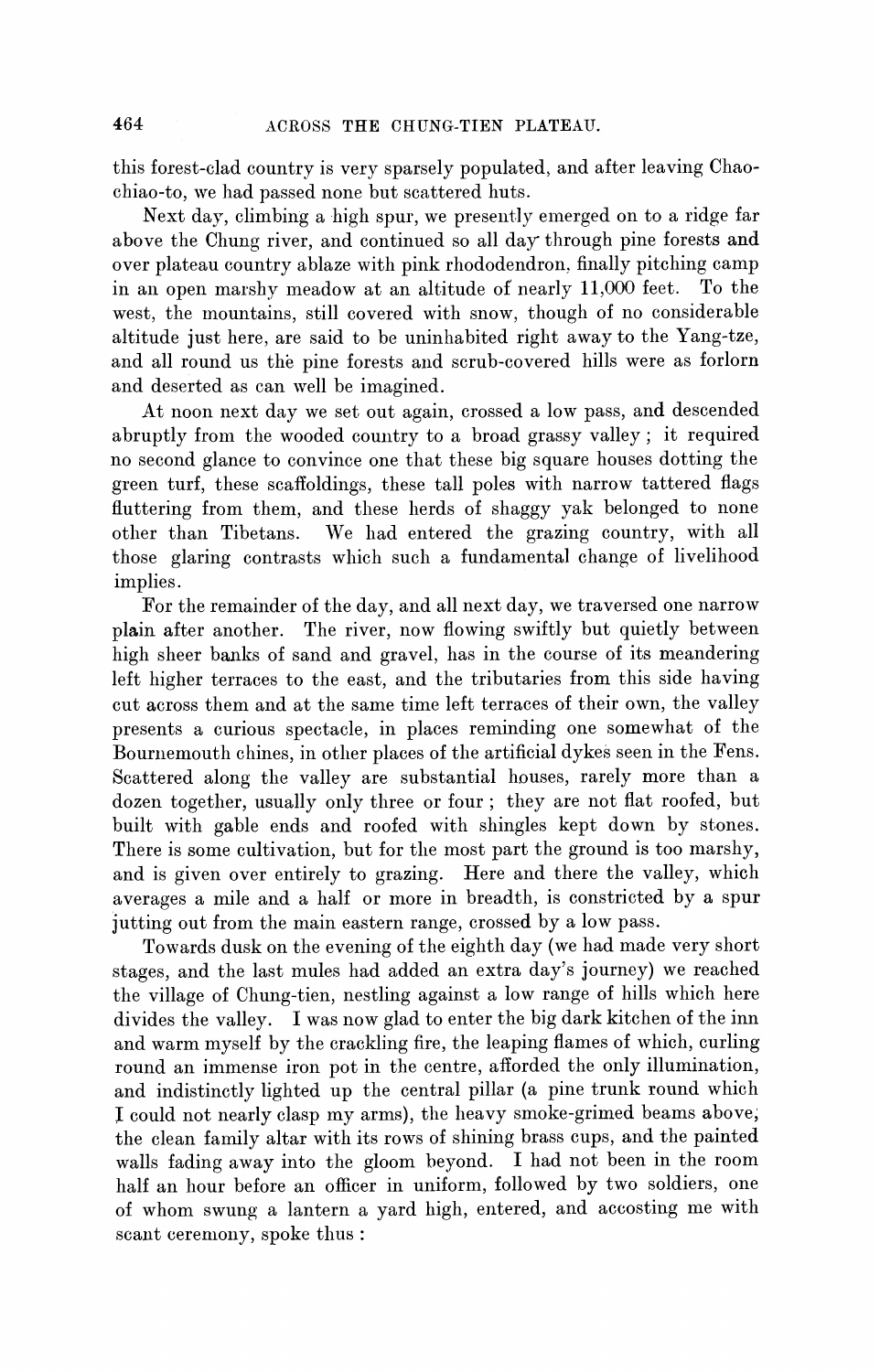

CAMP AT KAN-HAI-TSI, LICHIANG RANGE IN BACKGROUND.



THE YANG-TSE AT THE FERRY BELOW KAN-HAI-TSI.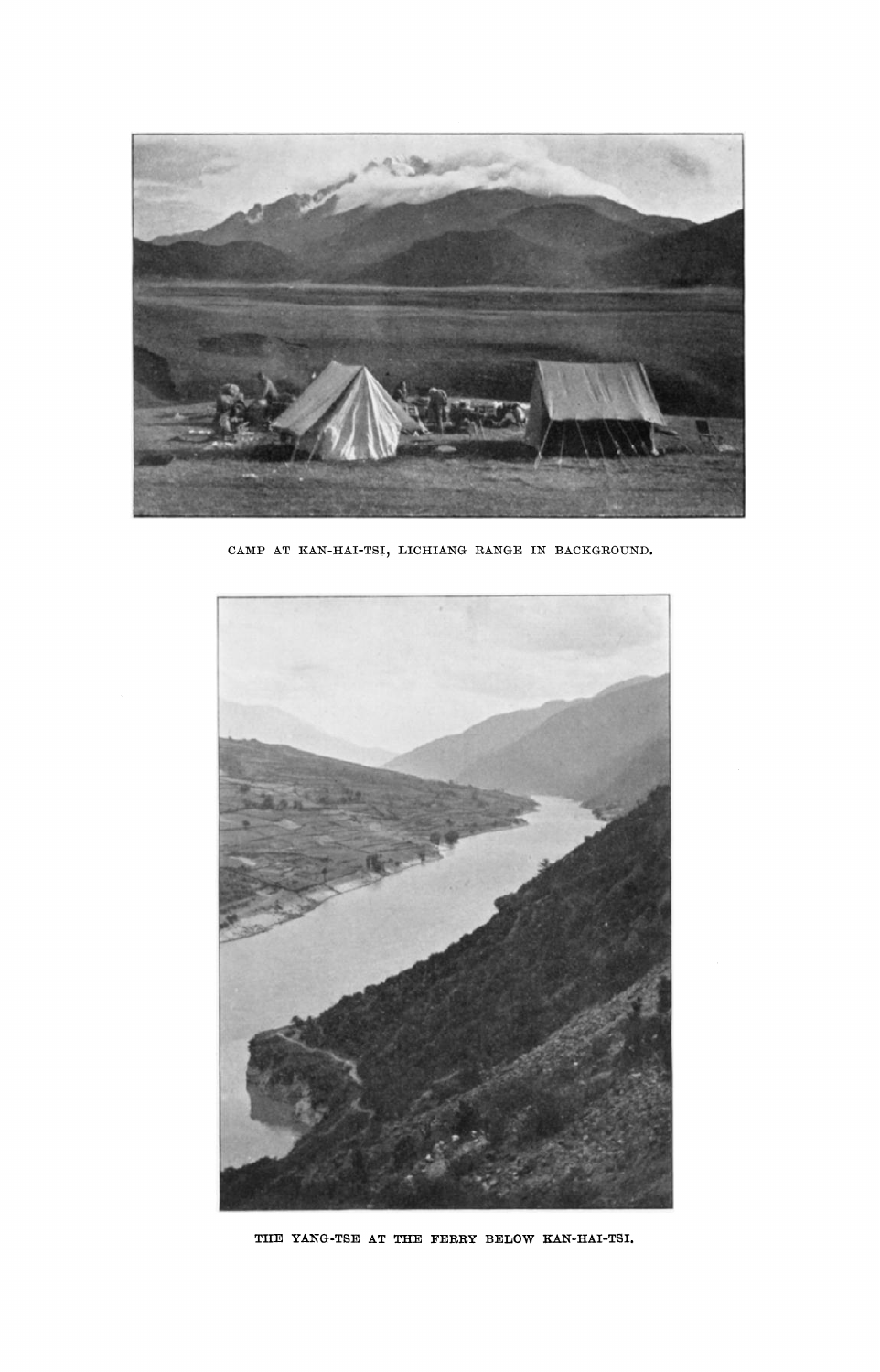

A CORNER OF CHUNG-TIEN.



A HALT ON THE CHUNG-TIEN PLATEAU.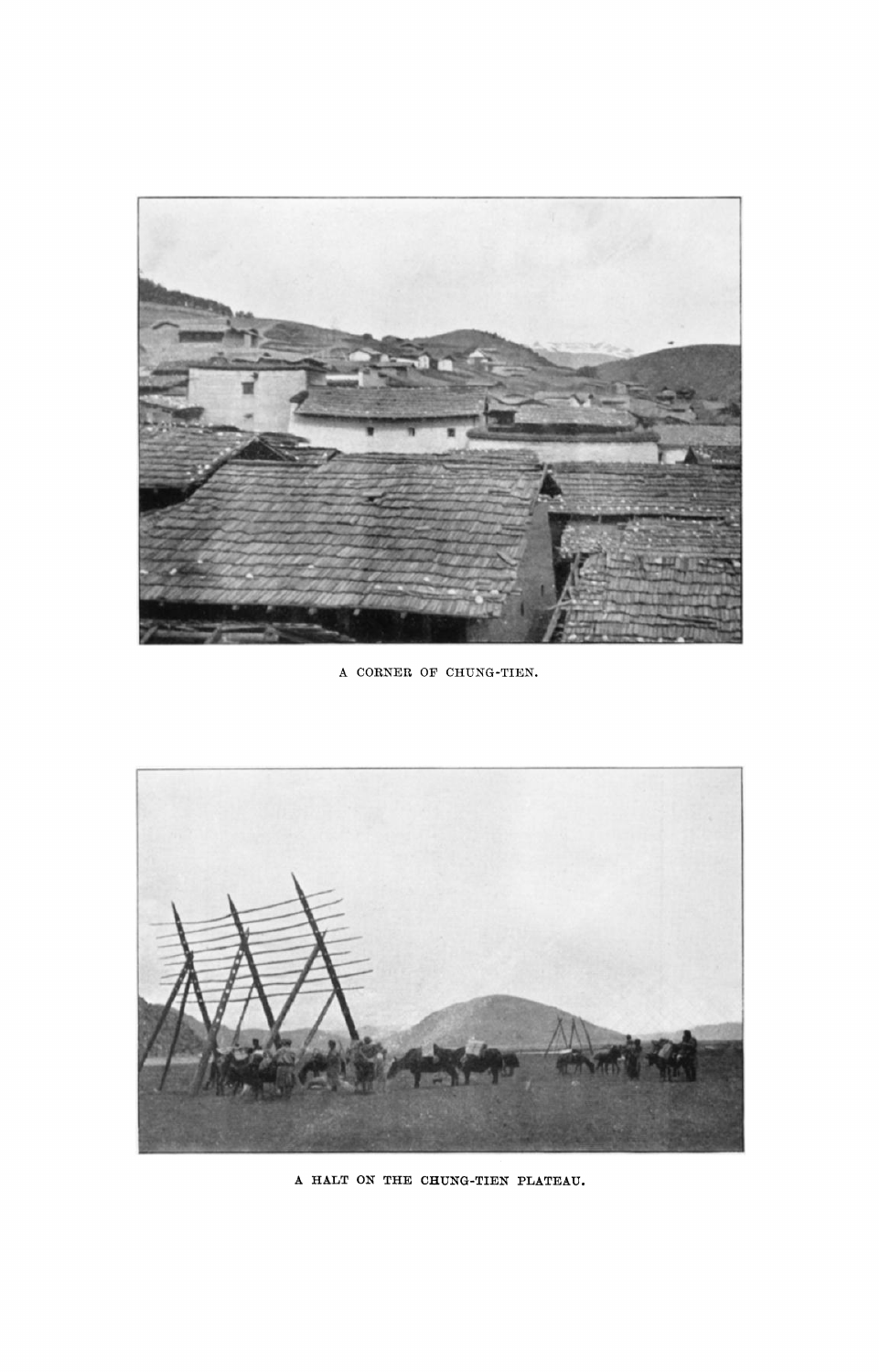" Do vou understand Chinese ? "

" A little."

" Where are you going ? "

" To  $A$ -tun-tz $\check{u}$ ."

" Have you a passport ? "

" Yes, it is in my baggage ; I will send it to the Yamen to-morrow."

" You are not going on to-morrow, then ?"

"No, I have no mules yet; the Li-chiang muleteers do not wish to go on."

The officer bowed and withdrew, and I was left to reflect further on the rise of western China, the great shadow of a military domination which is slowly overspreading the country.

On the following evening the ssu-wu-chiang, or military official, called and took tea with me, and two days later (being now marooned in Chungtien for lack of transport) I returned the call, and was entertained for half an hour by the several heads of the military faction. As for Chung-tien itself, situated in the midst of this bleak grassy plateau, at the headwaters of the numerous streams which pour down their waters from the snows to north and east, there is little to be said for it. Solid wide-roofed houses jutting out at all angles into the narrow crooked streets, a fine temple now partly occupied by the soldiers, and the village pump, round which all the gossip of the place is daily exchanged, sum up its external appearance. I made the altitude  $11,300$  feet, while Major Davis gives it as  $11,500$ , the same as A-tun-tz $\check{u}$ ; the Chinese, however, say that it is higher than A-tun-tzŭ, though they are judging it only by appearances, and by the fact that it is much colder than the latter place.

The people are of mixed Chinese and Tibetan, or perhaps Moso origin, numbering between 150 and 200 families, and the pure Tibetan element finds representation in the big lamaserai at the valley head, 5 miles distant, a village in itself. The various Tibetan tribes, as one may call them for lack of more precise information, or at all events the Tibetans of the various settled valleys and plateaux of the Marches, have each, amongst the women, their own method of binding the hair, which thus forms a good index to where a woman comes from. In Li-chiang it is a single pigtail hanging down; in Chung-tien three pigtails hanging down, but a day's march to the north it is a score or more of narrow plaits gathered together below and continued in an artificial plait of considerable substance, the whole being then bound on top of the head like a low turban. In A-tun-tzŭ the fashion is a single thick plait, artificially lengthened, bound round the head and finished off with two silk tassels. And so on-instances might no doubt be multiplied throughout the Marches. It would seem that the tyrant custom dies harder with women than with men, since the former adhere to many of their own, particularly in the matter of dress, long after the latter have conformed to Chinese fashion. This, however, is less true of the Tibetans, who are little influenced by the Chinese, than